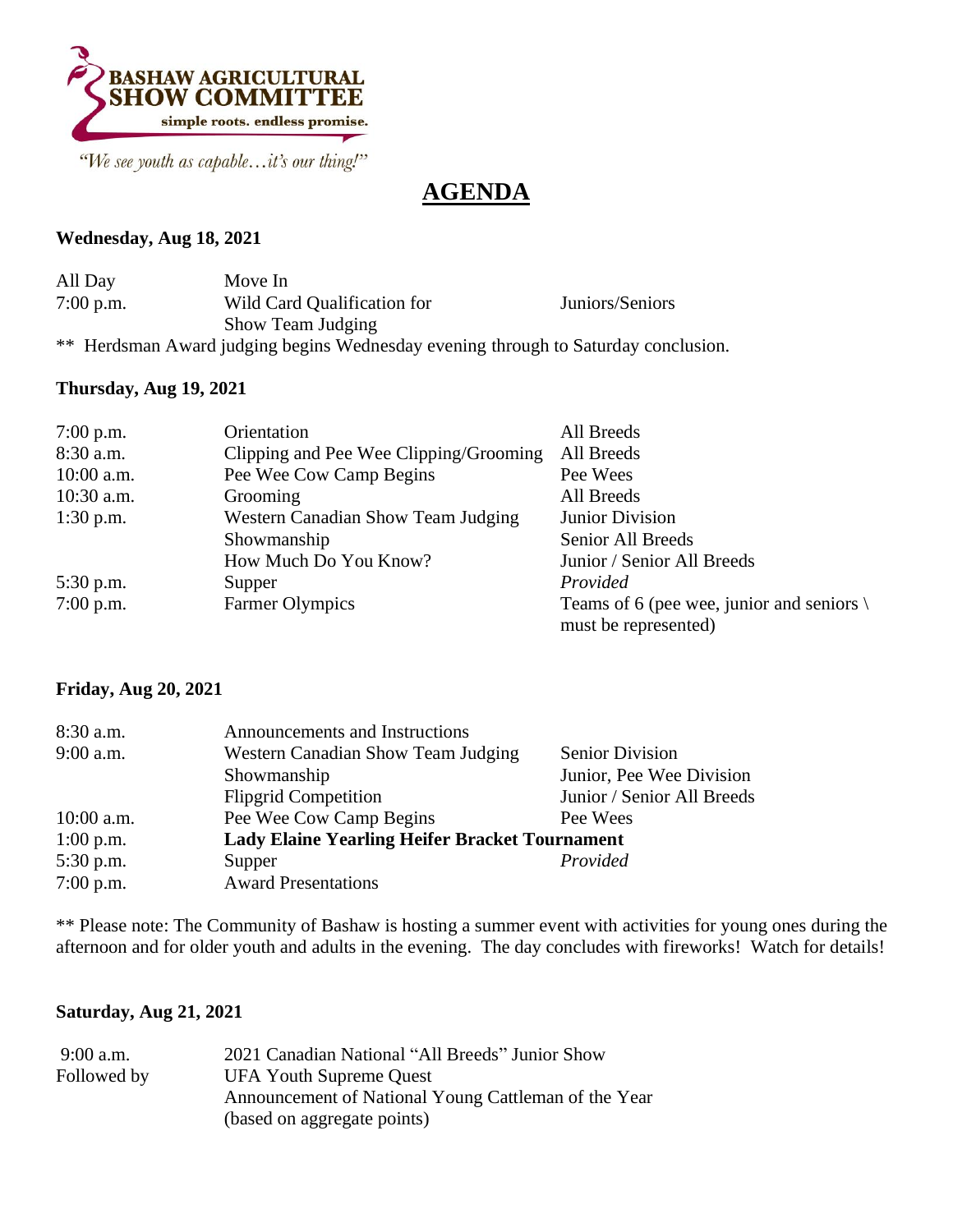# **Competition Preparation and Descriptions**

# **Showmanship**

Participants are judged on their ability to present and show their livestock. This competition will happen simultaneously with the Western Canadian Judging Competition. **All Breeds**

## **Western Canadian Show Team Judging**

This years competition has changed its format! Junior qualifying teams will compete on Thursday, August 16 and Seniors will compete on Friday, August 17. Top 5 and Grand Champions will be announced at the Awards banquet Friday evening!

## **Team Judging Teams**

## **Clipping**

Animal can be washed but must not be recently clipped prior to competition. Points are awarded based on the visual difference your clipping made to the presentation of the animal. Participant must provide animal for competition **All Breeds**

### **Grooming**

The grooming competition will be twenty minutes in length. Animals are to be washed and clipped prior to the competition but dressing prior to commencement will result in disqualification. Judges will evaluate on the use of equipment, knowledge, skill, involvement, final appearance and presentation of the heifer.

### **How Much Do You Know?**

A skill competition rating your ranching, farming and livestock skills. A come and go event. No preparation necessary. The contract of the contract of the contract of the contract of the contract of the contract of the contract of the contract of the contract of the contract of the contract of the contract of the contract of the

#### **All Breeds**

 **All Breeds**

### **Herdsman Award**

Displays are judged on things such as the neatness of the exhibit and immediate area, appearance of the animals, attractiveness of signs and the display area and the initiative and courtesy displayed by the contestant with dealing with the public and fellow exhibitors. **All Participants All Participants** 

### **Lady Elaine Yearling Heifer Bracket Tournament**

Inspired by the US College March Madness Basketball Tournament there will be a Single Elimination Heifer show on Friday, August 20th at 1:00 p.m.

All 2020 born yearling heifers entered in the ALL Breeds Show, (including Purebred, Commercial, Peewee and Open heifers), will be automatically entered in the Bracket Tourney for free. It will be a "dry brush" show. Heifers will be placed in the tournament "bracket" by age, starting with the two youngest heifers and ending with the two oldest heifers.

Heifers will show in pairs with the winning heifer moving on to the next round. Prize money will be paid for each win, with the \$ amount increasing in each round, ultimately ending in a head to head showdown for one Grand Champion.

Copies of the tournament, and places to predict winners will be made available for purchase prior to the show. These brackets must be handed in and entered 15 minutes prior to the show starting. The junior division